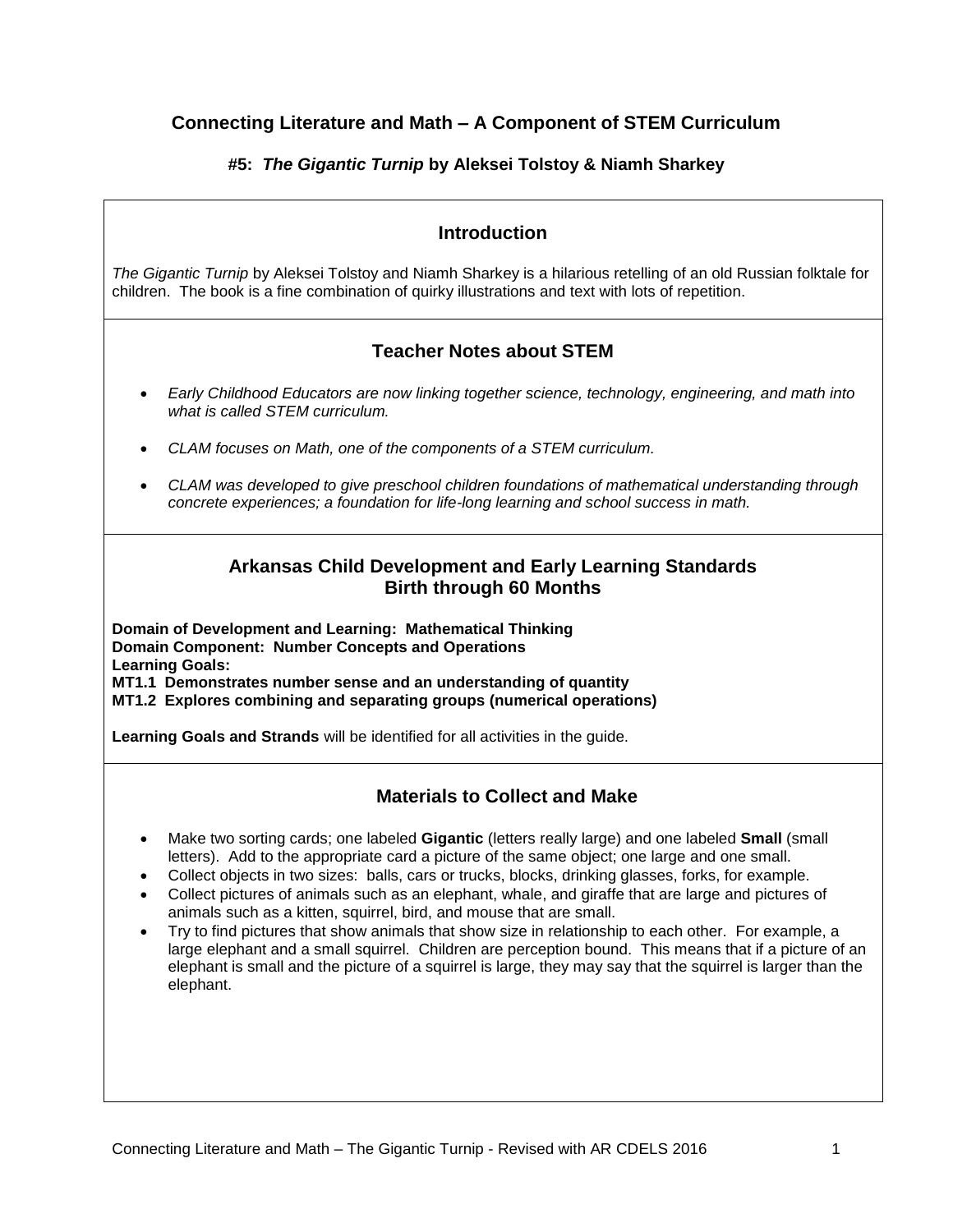## **Story Presentation**

**Learning Goals:**

- **LD1.1 Understands and responds to language (in child's home language)** *(vocabulary and language comprehension)*
- **LD2.1 Uses increasingly complex vocabulary, grammar, and sentence structure (in child's home language)** *(expressive vocabulary)*
- **EL1.1 Shows interest in literacy experiences**
- **EL1.2 Engages in read-alouds and conversations about books and stories**
- **MT1.1 Shows number sense and an understanding of quantity***(number names and count sequence)*
- **MT1.2 Explores combining and separating groups (numerical operations)**
- **ST2.1 Demonstrates knowledge of core science ideas and concepts** *(stability and change)*

**Book:** *The Gigantic Turnip* by Aleksei Tolstoy & Niamh Sharkey

**First Reading of** *The Gigantic Turnip* 

- Be familiar with the book, *The Gigantic Turnip.*
- Place several turnips in a bag and take it to the book reading area.
- Invite children to look at the cover and describe who and what they see.
- Say, "The title of this book is *The Gigantic Turnip".*
- Invite children to discuss what they know about turnips.
- Take the turnips out of the bag and allow children to examine them. Encourage them to comment about the turnips. Collect the turnips and return them to the bag.
- Explain to children that turnips can be eaten either raw or cooked.
- Repeat the title and ask children what they think the word "gigantic" means. (big, huge, enormous)
- Invite children to name other things that are gigantic. (elephant, whale, mountain)
- Ask children if they think the turnips they held were gigantic?
- Ask children to show with their arms how big they think a really gigantic turnip would be.
- Repeat the title, name the author and illustrator, and say "Let's read and find out about the gigantic turnip."
- Read the story so all children can see the pictures in the book.
- Explain words such as "sowed" to children. Say, "When we say someone sowed vegetables such as peas, that means they planted seeds."
- Pause after reading about the old man heaving and pulling and yanking, but the turnip will not move. Ask the children how they think he is going to get the turnip out of the ground.
- Accept all answers and continue reading to the end of the story.
- Follow up by asking children to recall how they said the old man was going to get the turnip out of the ground. Were they correct?
- Read the pages where everyone, including the mouse, pulled and heaved and tugged and yanked and POP! That's how the gigantic turnip came flying out of the ground.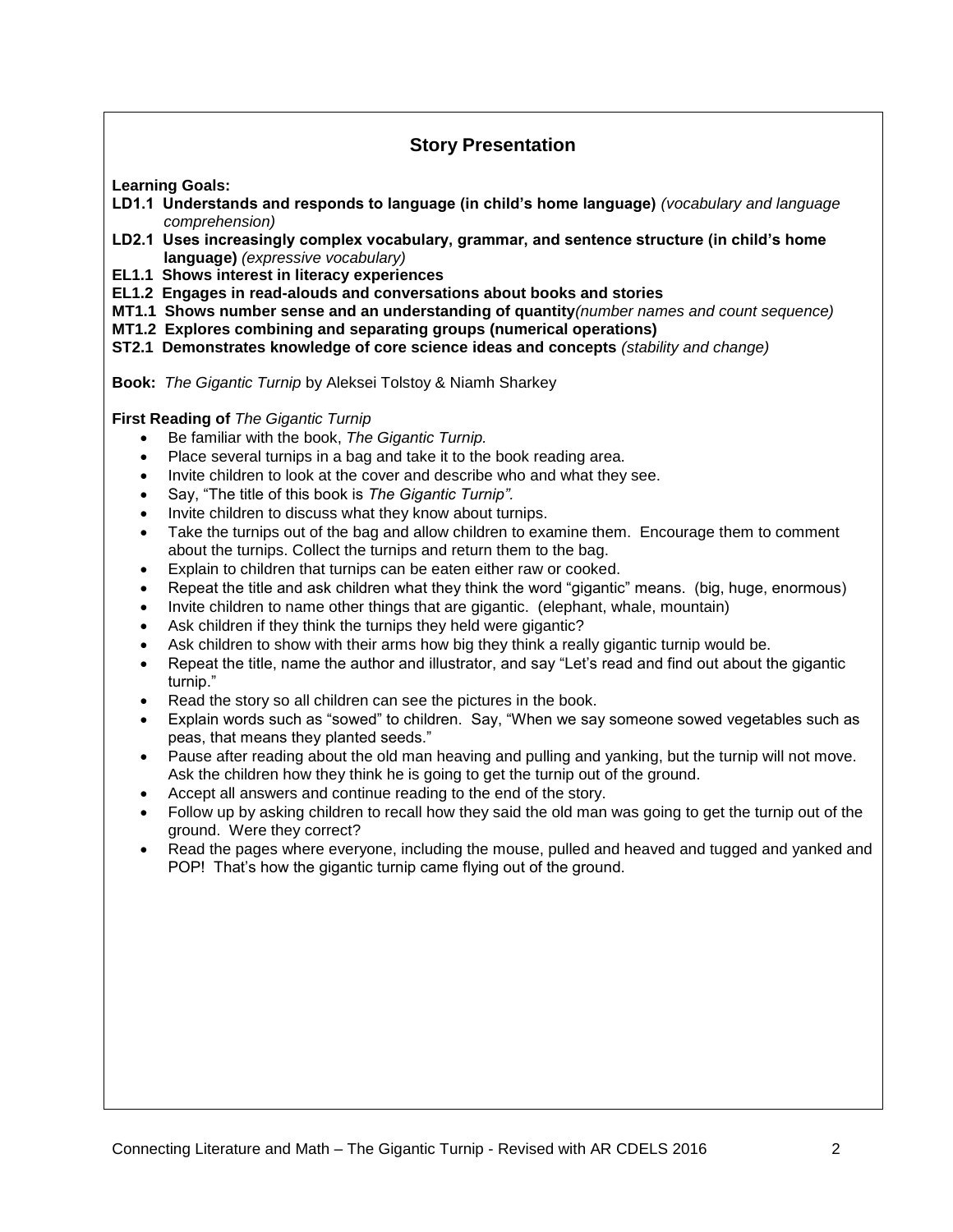#### **Second Reading of** *The Gigantic Turnip*

- Scrub, peel and cut up a turnip into small pieces, one for you and for each child in the group. Place the turnip pieces into a small bag and take to the book reading area.
- Give each child a small piece of turnip and suggest that they taste it and describe how it tastes. If a child does not want to taste the turnip, return the piece to the bag.
- Show the cover and invite children to recall the name of the book. Give author and illustrator.
- Read the story so all children can see the pictures in the book.
- Follow up the reading with these counting activities:

Show pages 2 and 3 and invite children to count with you the animals kept by the old man and the old woman: six yellow canaries, five white geese, four speckled hens, three black cats, two pot-bellied pigs, and one big brown cow.

Skip to the page where the old man and the old woman were unable to move the turnip and the old woman went to fetch the big brown cow.

Read the first paragraph and invite children to say which animal the old woman went to fetch. (the big brown cow)

Continue this activity as each set of animals is added to the story, inviting children to say which animal and how many are fetched: two pot-bellied pigs, three black cats, four speckled hens, five white geese, and six yellow canaries.

 Conclude the activity by skipping to the page where the old woman catches the mouse and invite children to recall what she did. Show the next three pages and invite children to describe what is happening.

\_\_\_\_\_\_\_\_\_\_\_\_\_\_\_\_\_\_\_\_\_\_\_\_\_\_\_\_\_\_\_\_\_\_\_\_\_\_\_\_\_\_\_\_\_\_\_\_\_\_\_\_\_\_\_\_\_\_\_\_\_\_\_\_\_\_\_\_\_\_\_\_\_\_\_\_\_\_\_\_\_\_\_\_\_\_\_\_

#### **Third Reading of** *The Gigantic Turnip*

- Form small groups of children, from 4 to 6, for this reading.
- Show the cover and ask children to recall the title of the book.
- Read the story so all children can see the pictures in the book.
- Follow up the reading as follows:

Explain to children that they will help you read the story again by "reading" some of the words. Begin by reading the first page to the children.

On pages 2 and 3, where the animals are introduced, read "The old man and the old woman kept", run your hand under "six yellow canaries" and ask children to read the words with you.

Continue with "five white geese, four speckled hens, three black cats, two pot-bellied pigs, and one brown cow."

On the next two pages, continue to read the story and invite children to complete the sentence as follows: "They sowed \_\_\_\_ (peas) and \_\_\_\_\_ (carrots) and \_\_\_\_\_ (potatoes) and \_\_\_\_\_ (beans). Last of all they sewed (turnips)." Point to each of the vegetables as they are presented in the story. Continue reading the story until you come to the pages where the animals are added. Pause and allow children to complete the sentences about each set of animals. For example, "So, the old woman went to fetch the (big brown cow). "So the old man mopped his brow and went (big brown cow). "So the old man mopped his brow and went to fetch the  $\frac{1}{\sqrt{1-\frac{1}{\sqrt{1-\frac{1}{\sqrt{1-\frac{1}{\sqrt{1-\frac{1}{\sqrt{1-\frac{1}{\sqrt{1-\frac{1}{\sqrt{1-\frac{1}{\sqrt{1-\frac{1}{\sqrt{1-\frac{1}{\sqrt{1-\frac{1}{\sqrt{1-\frac{1}{\sqrt{1-\frac{1}{\sqrt{1-\frac{1}{\sqrt{1-\frac{1}{\sqrt{1-\frac{1}{\sqrt{1-\frac{1}{\sqrt{1-\frac{1}{\sqrt{1-\frac{1}{\sqrt{1-\frac{1}{\sqrt{1-\frac{1}{\sqrt{1-\frac{1}{\sqrt{1-\frac{1}{\sqrt{1$ 

Continue reading after all of the animals have been added until the end of the story.

Thank children for helping you read the story about *The Gigantic Turnip.*

#### **Additional Learning Goal:**

**EL3.1 Responds to features of books and print** *(book knowledge, print knowledge)*

#### **Teacher Notes:**

- *Pausing to allow children to complete a sentence is called the cloze technique.*
- *Read the story to other small groups so that all children have an opportunity to be involved in the experience*.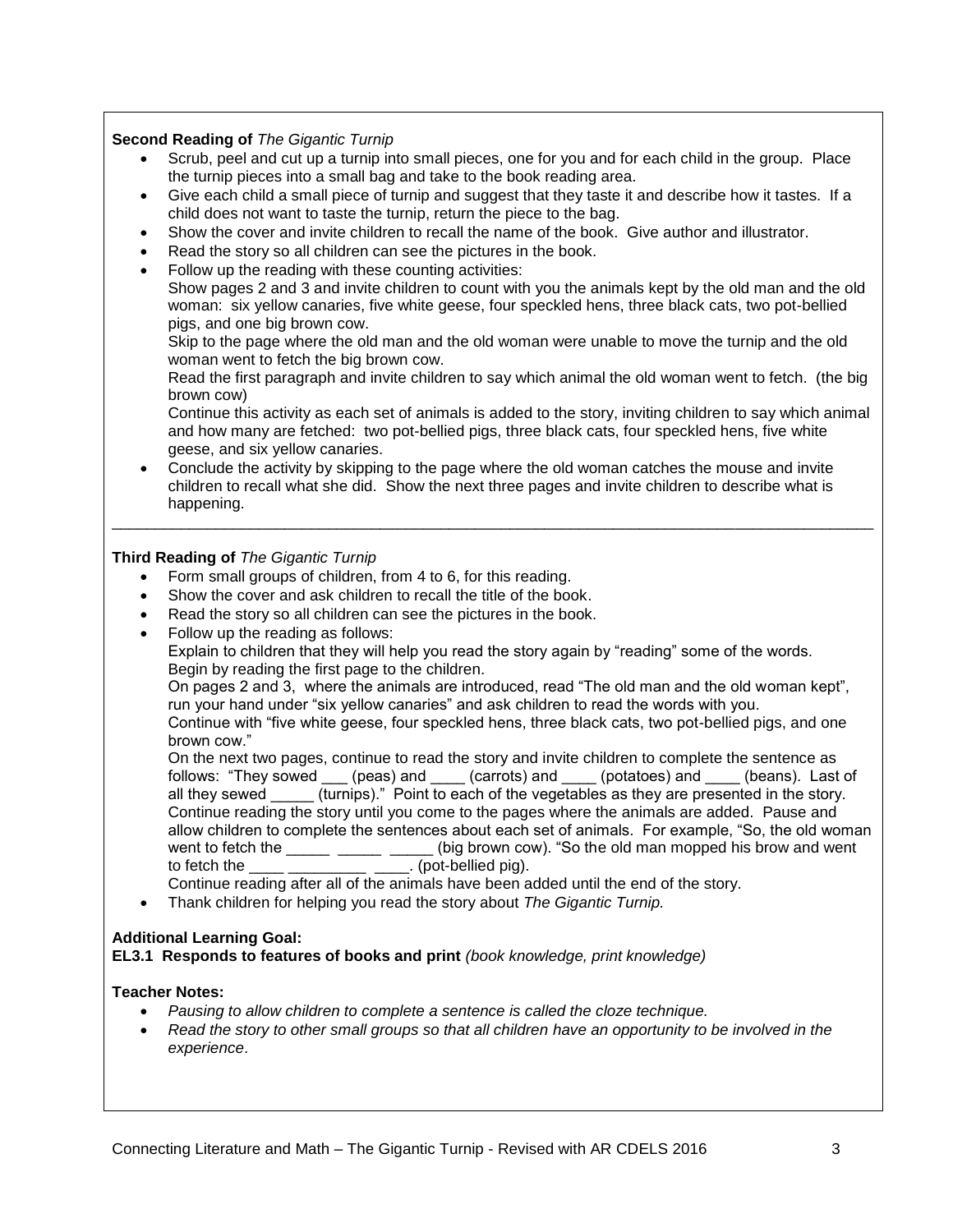## **Additional Language and Literacy Activities**

**Learning Goals:**

**EL1.1 Shows interest in literacy experiences EL2.1 Notices and manipulates the sounds of language** *(rhyme)*

**Activity: Vegetable Finger Plays**

**Materials:** None

#### **One Turnip, Two Turnips**

(Hold up appropriate number of fingers while counting)

One turnip, two turnips, Three turnips, four. Five turnips, six turnips Seven turnips, more Eight turnips, nine turnips, Where is ten? Now, we must count all over again.

**Additional Learning Goal:**

**MT1.1 Demonstrates number sense and an understanding of quantity** *(number names and count sequence)*

#### **Dig a Little Hole**

\_\_\_\_\_\_\_\_\_\_\_\_\_\_\_\_\_\_\_\_\_\_\_\_\_\_\_\_\_\_\_\_\_\_\_\_\_\_\_\_\_\_\_\_\_\_\_\_\_\_\_\_\_\_\_\_\_\_\_\_\_\_\_\_\_\_\_\_\_\_\_\_\_\_\_\_\_\_\_\_\_\_\_\_\_\_\_

(Make appropriate motions)

Dig a little hole, Plant a turnip seed. Pour a little water, Pull a little weed.

Give a little sunshine, And what do you know? Your seed will be a little plant, And grow, grow, grow.

Turnips, turnips, turnips, Grow so very slow. Hurry, hurry, hurry, And grow, grow, grow!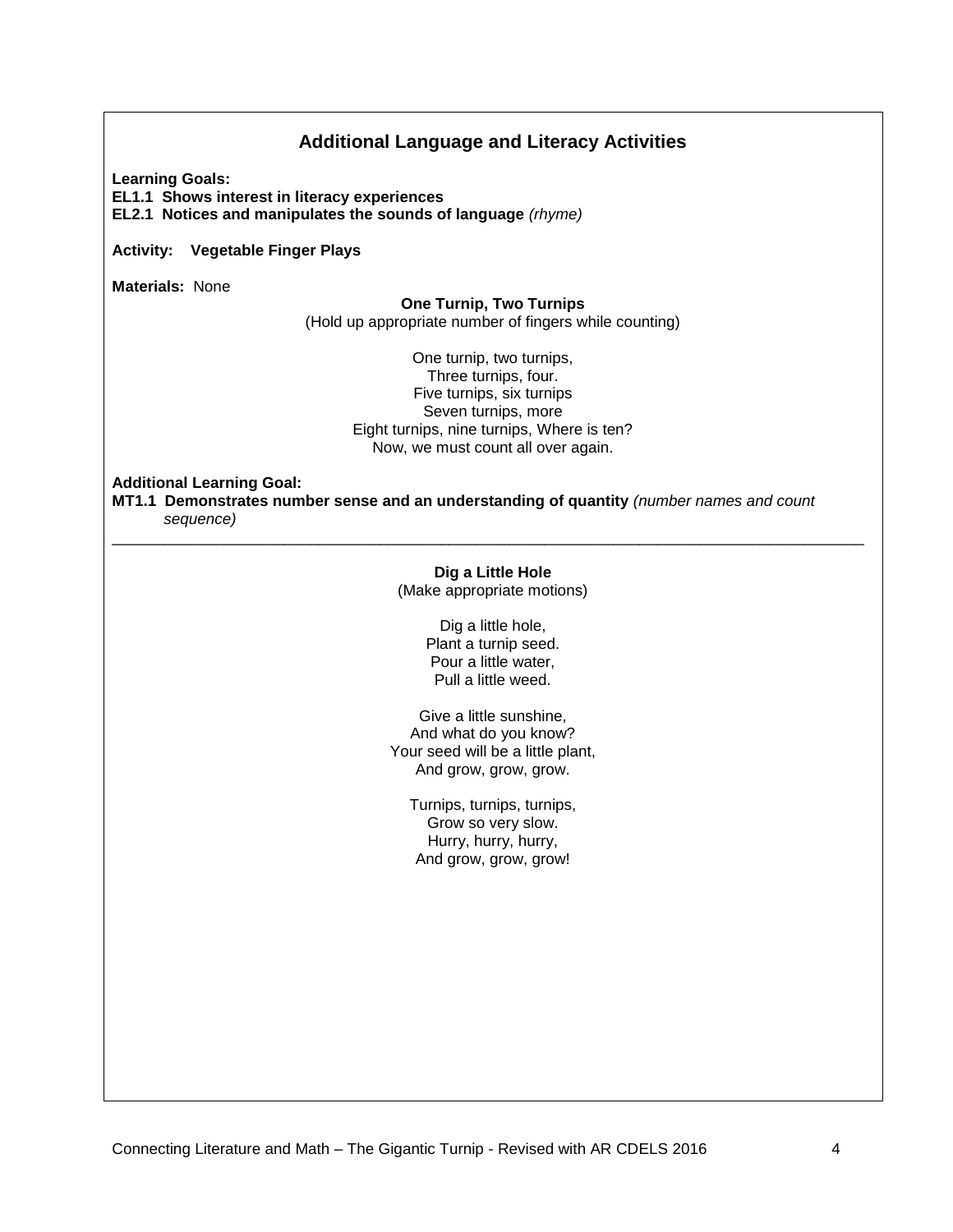## **Learning Environment**

**Teacher Note:** *As children are involved in the learning center listed here, they are engaged in activities that support the following Domains of Child Development and Early Learning:*

- *Cognitive Development*
- *Mathematical Thinking*
- *Science and Technology*

#### **Discovery/Science Center**

- Add to the center two sorting cards labeled **Gigantic** and **Small**.
- Place the sets of large and small items with the cards.
- Allow children to explore the items.
- Observe to see if they sort the items by size.
- Invite them to sort and classify the items by size if they seem to need this prompt.
- Place the sets of pictures of large and small items with the cards.
- Observe to see if they sort the pictures by size.
- Invite them to sort the pictures by size if they seem to need this prompt.

**Teacher Note:** *Observe your children so that you will know which ones are ready to sort concrete objects and which are ready to sort representations (pictures).*

- Add a pan balance scale and two turnips of different sizes.
- Allow children to explore the items.
- Observe to see if they weigh the items and comment about the results.
- Invite them to place one turnip in one pan and the other turnip in the other pan and to decide which weighs the most. Ask them how they know this. (Pan that drops the lowest is the heaviest)
- Add additional items that they might weigh and compare weights.

\_\_\_\_\_\_\_\_\_\_\_\_\_\_\_\_\_\_\_\_\_\_\_\_\_\_\_\_\_\_\_\_\_\_\_\_\_\_\_\_\_\_\_\_\_\_\_\_\_\_\_\_\_\_\_\_\_\_\_\_\_\_\_\_\_\_\_\_\_\_\_\_\_\_\_\_\_\_\_\_\_\_\_\_\_\_\_ **Teacher Note:** *As children are involved in this group time activity, they are engaged in activities that support the following Domains of Child Development and Learning:*

- *Social and Emotional Development*
- *Cognitive Development*
- *Language Development*
- *Social Studies*

#### **Group Time: Helping Others**

- Recall with children all of the animals in the story, *The Gigantic Turnip*, who helped the old man and the old woman pull the turnip out of the ground.
- Show the book and pictures if children need prompts.
- Ask children what they think would have happened if none of the animals had helped the old man and the old woman.
- Allow children to express their thoughts about the question.
- Say, "In the story, everyone worked together to get the turnip out of the ground. They helped each other. When we work together, we are cooperating." Invite children to repeat the word "cooperating."
- Invite children to discuss how they can work together, or cooperate, in the classroom and outdoors. This means cooperating with each other as well as the teacher. Examples might include: Share toys and materials in the learning centers Help pick up and put away toys. Rest quietly on cots/mats so that others can get to sleep. Listen to (name of teacher) when she is reading a book so everyone can hear the story.
- Repeat children's ideas and invite others.
- Invite children to discuss how they can work together, or cooperate, at home.